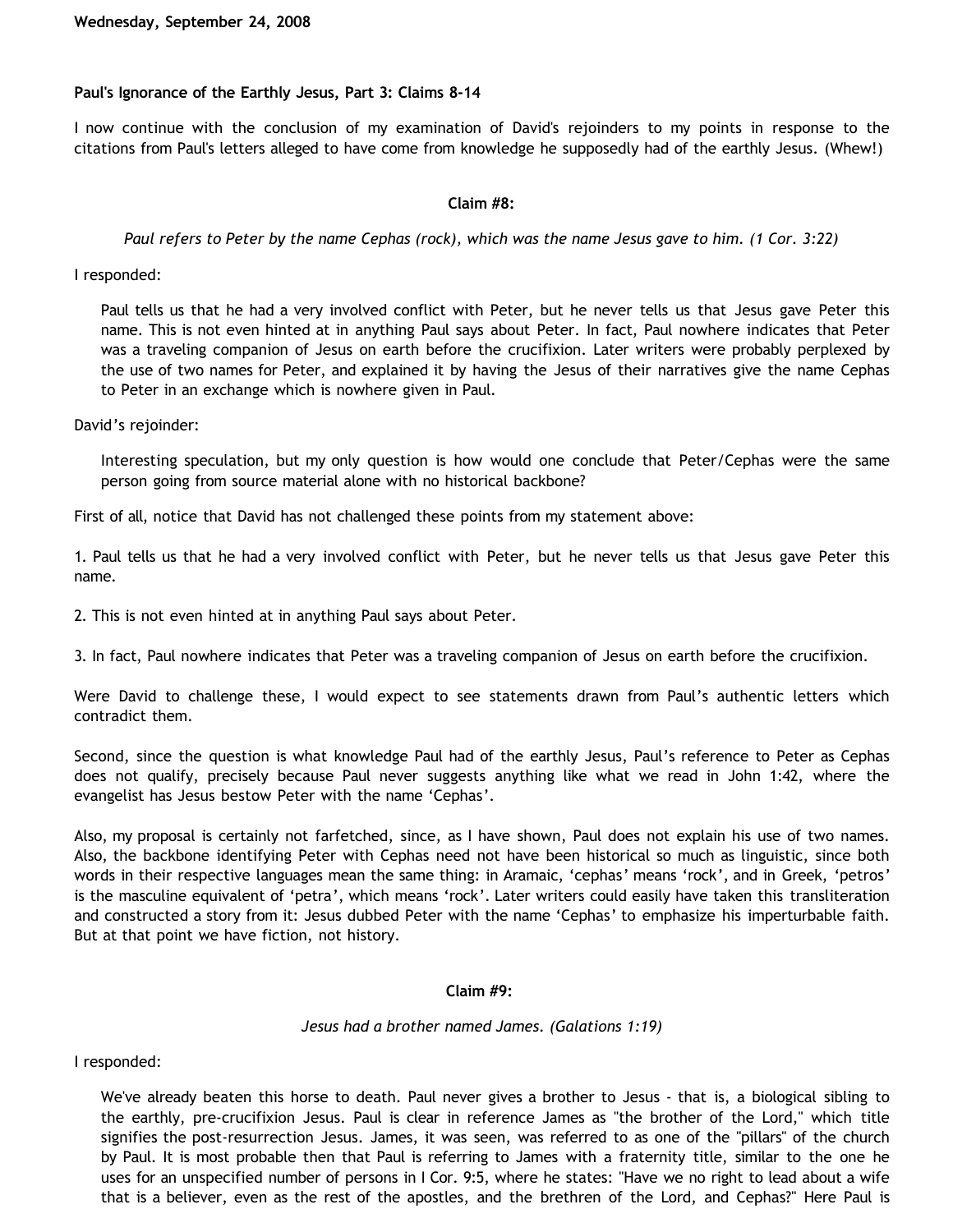obviously referencing the upper echelon of the Christianity of his day. It would be hard to suppose that Paul is referring to a group of biological siblings of Jesus here. Instead, he's speaking of an inner circle group, who were obviously held in high regard. The assumption that Paul is referring to a biological relationship is generated by reading the gospel details into Paul's letters, when in fact Paul's letters in no way confirm this reading.

David's rejoinder:

What we've seen is you have no argument for your interpretation. Not one of your points has passed the bar. All the citations you quoted were unsupported assertions or admitted speculation, and reference to "extant texts" which you have failed to provide information about. No I'd say the horse has been beaten to death alright but you seem to be confused about who's holding the stick.

What argument has David provided for supposing that *Paul* meant a biological sibling when he refers to James as "the brother of the Lord"? He's provided none. All he can do is appeal to the gospels. But I've already explained why this is at best shaky. It's a dead horse because I've already pointed to both motive and opportunity for later writers to exploit what is likely a fraternal title to the end of giving Jesus a biological sibling in their concoction of a historical narrative.

### David wrote:

All you said about the external sources is basically "well they were just propounding the legend from the Gospels, so we can't trust them either."

David is frustrated because he resents my view that the gospels are legends. This is why he feels the need to cast it in simplistic terms.

### David wrote:

I have already told you that 1 Cor 9:5 is also addressing the same group of literal brothers mentioned in the Gospel.

Specifically what in 1 Cor. 9:5 suggests that Paul has "literal brothers" (i.e., biological siblings) in mind? David simply asserts that it must mean this, but clearly he's assuming the truth of the gospels at this point and artificially reading them into Paul's epistle. But the truth of the gospel stories is what's in question.

### David wrote:

I guess they misunderstood that one too, and figured it would make for good fiction.

It's certainly possible that they misunderstood it. And it is clear that they (the gospel writers) did not view their own work as historical chronicles, but as storybook narratives intended to concretize theological notions which they expected readers to accept as truth.

### David wrote:

You said "It would be hard to suppose that Paul is referring to a group of biological siblings of Jesus here." To which I simply respond that, "It would be hard to suppose that Paul is referring to a group of highly regarded inner circle members (of which Cephas is excluded)."

Why? Paul calls non-biologically related persons 'brother' all the time in his letters. The term 'brother' was commonly used by Paul and other early Christians to designate fellow believers, and such use carried no implication of a biological relationship. Is it hard to suppose that the "500 brethren" whom Paul mentions in I Cor. 15 were not biological siblings? If not, why would it be hard to suppose that Paul has no sibling relationship in mind when he mentions "the brethren of the Lord" in I Cor. 9:5? Moreover, his statements in Galatians clearly indicate that there was an inner core of leadership within the Jerusalem church. So all the factors for the interpretation I believe is most reasonable from the text are there, while all David can do is assert his view in the interest of protecting literalist Christian dogma. He gives no support for his preferred interpretation.

### David wrote:

The assumption that Paul is not referring to a biological relationship is generated ad-hoc in support of the legend theory's interpretation of Paul's letters, when in fact Paul's letters in no way confirm this reading nor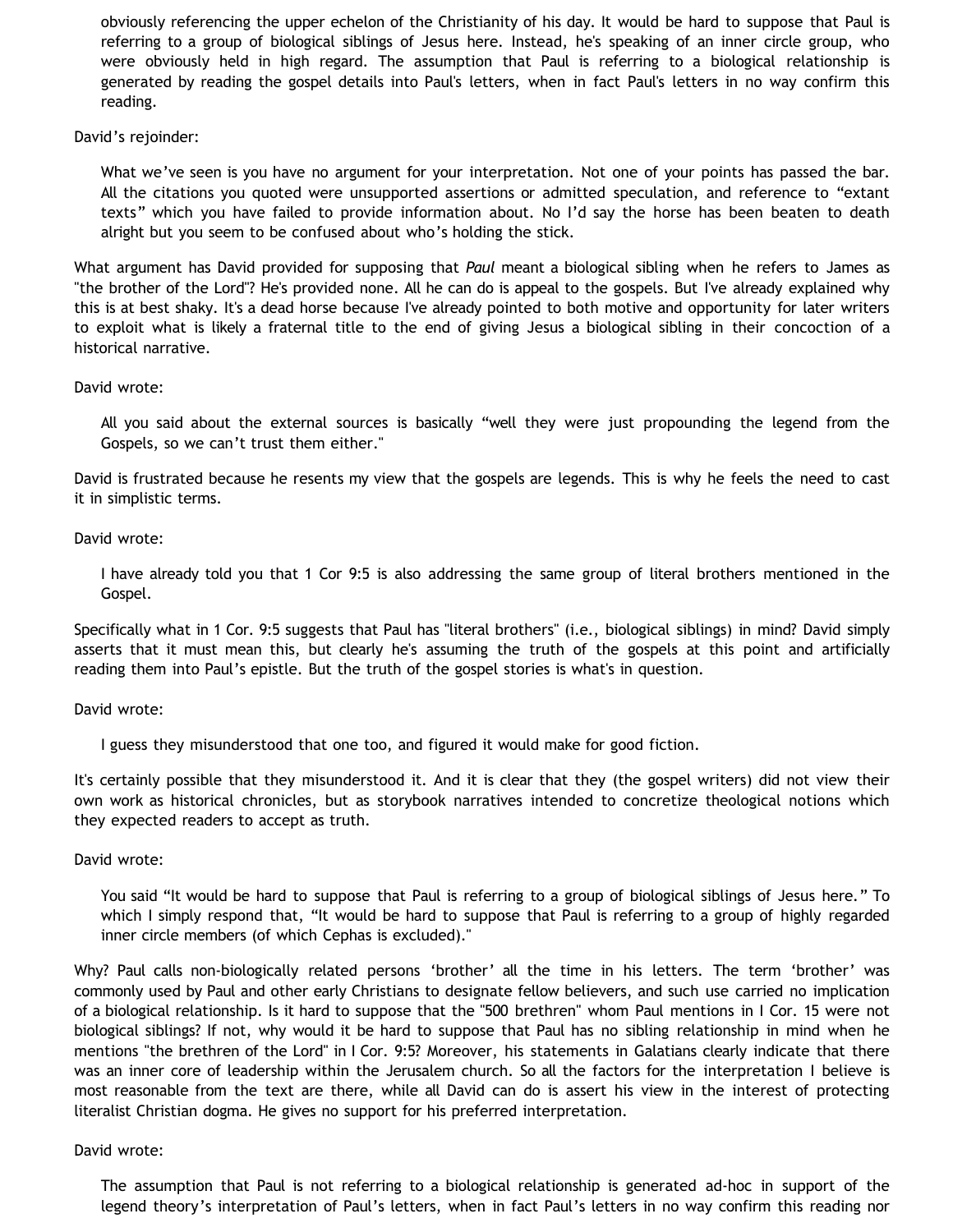does any external source throughout the first 1700+ years of Christianity"

Here David is projecting: since he begins with a grand conclusion (e.g., the gospel portraits of Jesus are historically accurate) and works backwards from this as his guiding assumption, he figures everyone else operates the same way, which in fact is not the case.

## **Claim #10:**

## *Jesus initiated the Lord's supper and referred to the bread and the cup. (1 Cor. 11:23-25)*

I responded:

As I asked before, when does Paul say this happened? Where? Under what circumstances? Who attended this event? Paul doesn't give any details. Later writers came along and supplied them. Paul gave the primitive rudiments, indicating no time, place or historical setting. In fact, I don't even find any indication that Paul is associating "the Lord's supper" with the Passover. It would be temptingly easy for later writers to take what Paul writes here and redress it in a narrative situation that seemed historical, but is essentially just a piece of fiction.

David's rejoinder:

Ignoring the usual tiresome questioning ploys, and your repetitive bald assertions about later writers supplying details (I think you include this in every response to the bullet list, as if reasserting you point provides further argumentation)….uhh oh wait that's all there is. :P

Of course, one way to keep oneself from facing problems is to ignore questions which draw our attention to them. As for later writers supplying details to the kind of bare threadwork that Paul reports, how is noting this progression from lack of details (no time, place or circumstances in the case of Paul's crucifixion, resurrection, supper scene) in Paul's letters, to full-fledged biographical narratives in later writers a case of "repetitive bald assertions"? What would keep later writers from taking motifs from earlier traditions which had no ties to specific historical settings, and grafting them into constructed narratives of Jesus' earthly life? Yes, I expect a serious answer to this question.

### **Claim #11:**

### *Jesus' death was related to the Passover Celebration. (1 Cor. 5:7)*

I responded:

Is Paul saying that Jesus was crucified around the Passover holiday? I don't get that from this. This is Pauline symbolism, derived from his Jewish roots, and later writers took references like this and assembled them into their narrative. Again, it would be temptingly easy for them to do this.

David's rejoinder:

See Mk 14:12 and Lu 22:7

This is unhelpful for the literalist view, since it is already agreed that the gospels put Jesus' crucifixion on the occasion of the Passover. Let's go back to Paul and take a look at what I Cor. 5:7 states. It states:

Purge out therefore the old leaven, that ye may be a new lump, as ye are unleavened. For even Christ our passover is sacrificed for us.

Note how Paul is here equating Christ with "our passover," which is clearly symbolic. He is certainly not saying that Jesus' crucifixion took place on the occasion of the Passover festival. I do not see that being stated here, and I'd like to see how one can derive this from what Paul says here. "Many commentators," Wells points out (*The Jesus Myth*, p. 71), "(for instance Ruef [*Paul's First Letter to Corinth*], p. 42 ad loc.) agree that all this has nothing to do with the date of the crucifixion or the Last Supper: the identification of the death with the Passover is 'first and foremost theological and is not dependent on chronology'." Paul is giving us theological symbolism here; he is not referring to an historic event.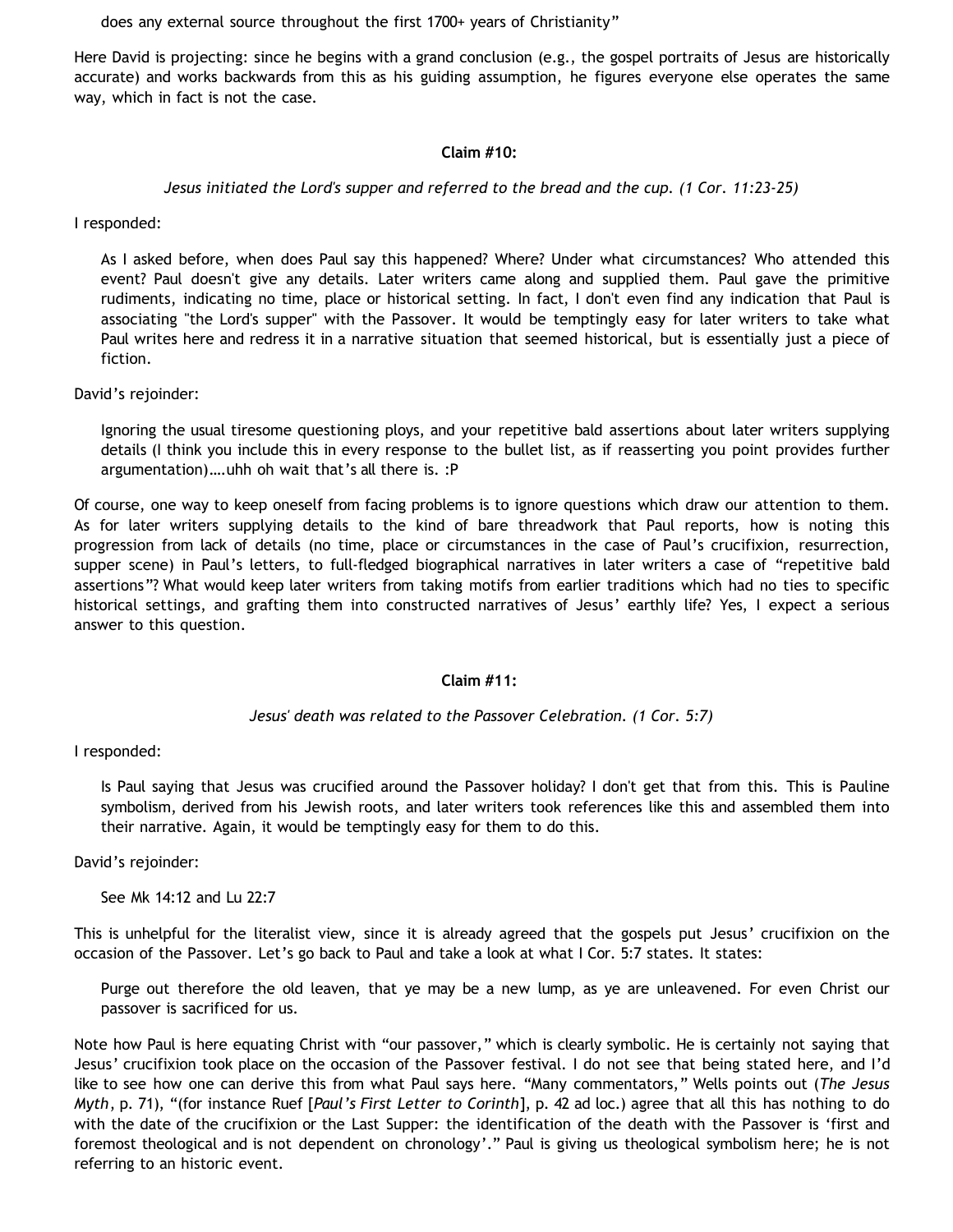#### **Claim #12:**

#### *The death of Jesus was at the hands of earthly rulers. (1 Cor. 2:8)*

#### I responded:

It is not clear what Paul means here by "princes of this world" (the ESV translates this phrase as "rules of this age" and the ASV has it as "rulers of this world"). Doherty has some interesting thoughts on this:

Where, then, was Jesus crucified and by whom? Like the myths of the savior gods, this deed took place in the mythical world, the upper spirit realm of Platonic philosophy, where spiritual processes were seen to be located. It was the work of demon spirits. Paul says, in I Corinthians 2:8, that those who "crucified the Lord of glory" were "the rulers of this age." That phrase is not a reference to human authorities on earth, but to the demon spirits, who were regarded as controlling the world in the present age of history and who would be overthrown with the arrival of the new apocalyptic age... This was the interpretation of 2:8 by ancient commentators like Marcion and Origen. Modern critical scholars have largely followed suit: Brandon, Barrett, Hering, Fredriksen. Paul Ellingworth, *Translator's Handbook for I Corinthians*, p. 46, says: "A majority of scholars think that supernatural powers are intended here." *The Ascension of Isaiah*, a Jewish-Christian document in the Pseudepigrapha, foretells the Son descending through the layers of heaven, hiding his identity from the angels and demons until he reaches the lower celestial sphere, where he is "crucified by the god of the world," meaning Satan (chapter 9). The crucifixion of Paul's Christ was a spiritual event. ( *Challenging the Verdict*, pp. 250-251)

#### David asserted:

It is clear that what Paul means here is both the Jewish rulers and the Roman governor.

Where does Paul put such specificity to what he says in I Cor. 2:8? And why no support for this assertion? Again, the issue is Paul's knowledge of the earthly Jesus. Does Paul tell us who he thinks put Jesus to the cross? Only vaguely. He identifies no one in particular here.

David continued:

Doherty supports his absurd, err I mean interesting, Gnostic interpretation by pointing to early Gnostic Christians who consistently blend the two systems together…surprise surprise!

Again failing to produce an argument, David resorts to sneering at sources that have been cited as if this constituted a refutation or could substitute for a counter-argument. He ignores not only the fact that the phraseology in I Cor. 2:8 provides a wide latitude of interpretation, in no way necessitating the literalist view he claims it clearly indicates, but discounts Doherty's point by preferring his literalist interpretation against an interpretation which he associates with that dreaded, heretical foe, Gnosticism. But notice that Doherty does not appeal exclusively to Marcion and Origen. He notes that "modern critical scholars have largely followed suit" in this interpretation of "rulers of this age," and named several, including Brandon, Barrett, Hering, Fredriksen, and Ellingworth, notably the latter's *Translator's Handbook for I Corinthians*, which I would think David might accept as at least somewhat of a reliable source, which states: "A majority of scholars think that supernatural powers are intended here." David dismisses all of this with the wave of his hand, simply because this position is associated with Marcion and Origen. Amazing!

David huffed and puffed:

If you wish to hide behind what a "majority of scholars think" you better be consistent with that.

Or else what? As part of his meltdown, David resorts to tough talk, which is common with apologists who find themselves hanging on the ropes. He has continually complained about my reliance on "rhetoric," and yet here he is doing the same thing, insinuating that I am "hiding" in some way. To be perfectly blunt here, there are times when I do agree with the predominant views among scholars, and there are times when I do not. I do not decide my position by tallying the numbers in favor for it.

#### **Claim #13:**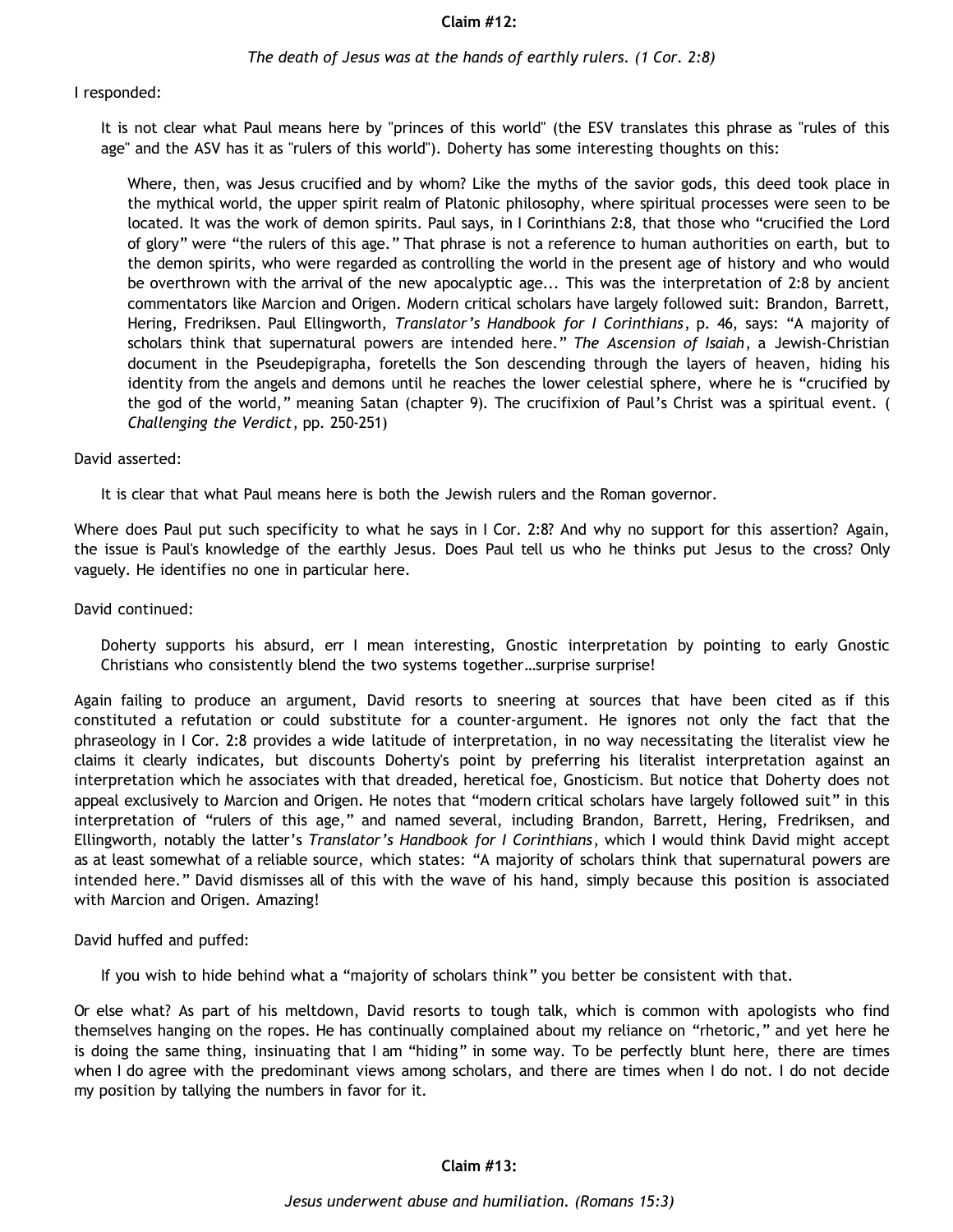## I responded:

These are themes that are common throughout the Psalms and Isaiah, both of which very highly influenced Paul 's views. Romans 15:3, the very passage you cite here, quotes Psalms 69:9, which is attributed by the OT to David! Moreover, when Paul refers to Jesus' abuse and humiliation, he refers to them only vaguely, and gives no historical setting, indicating no specifics of the occasion. Later writers (i.e., of the gospels) take this motif and elaborate on it in their passion scenes, which are variously embellished in the different versions.

## David's rejoinder:

Wow I'm seeing a trend here Dawson…1)point out "missing" stuff 2)assert the legend theory. Are you using a template or something this is crazy?! How would you like it if every single one of my responses started with " since the Gospels are all historical factual accounts…?"

The question before us is: What knowledge did Paul have of the *earthly* Jesus. As evidence of Paul's knowledge of the earthly Jesus is a citation to Romans 15:3 which is apparently taken to confirm the view that Paul knew of the passion sequences found in the gospels. Look at what Romans 15:3 states:

For even Christ pleased not himself; but, as it is written, 'The reproaches of them that reproached thee fell on me'.

As I pointed out in my initial response to David's claim, Paul is quoting from Psalm 69:9, which states:

For the zeal of thine house hath eaten me up; and the reproaches of them that reproached thee are fallen upon me.

It's clear here that Paul is drawing from the OT, not from knowledge he allegedly has of Jesus' earthly biography. It is through such citations that the early Christians conceived of Jesus, as a savior already present in the OT literature. For Paul, "seeing" this savior already suggested in the OT may be all that constitutes "revelation" for him. This is not some simplistic "template" of my own here. After all, I did not write Paul's letters, and I am not the one trying to link Jesus to the OT; Christians have done this since the very beginning. Since the question before us has to do with what Paul knew about the earthly Jesus, we need to review the citations given from Paul' s letters which are purported to attest to his knowledge of the earthly Jesus, and see where he might have gotten them. Clearly this is not a reference to Jesus' life on earth, but an excerpt from the OT grafted into a concoction which was later filled in with specific details to create a narrative of Jesus' earthly life. There is certainly no reference to time or place of the reproaches Paul mentions here, indeed no specifics at all.

# **Claim #14:**

# *Jewish authorities were involved with Jesus' death. (1 Thess. 2:14-16)*

I responded:

Doherty points out for us that many scholars are of the view that I Thess. 2:15-16 is an interpolation into an otherwise (for the most part) authentically Pauline letter. He writes: [insert lots of unsupported assertions and citations to other scholars who may have argued something

In the quotation which David omitted here, Doherty names five scholars who consider the passage in question to be an interpolation. I also pointed to two additional scholars identified by Wells who consider it an interpolation. On page 241 (n.16) of his book *Challenging the Verdict*, Doherty gives some more specifics:

Some scholars who regard the passage as an interpolation: Burton Mack, *Who Wrote the New Testament?* Harper San Francisco (1995), p. 113; Wayne Meeks, *The First Urban Christians*, Yale Univ. Press (1983), p. 9, n.117; Helmut Koester, *Introduction to the New Testament*, Fortress Press, Philadelphia (1982), vol. II, p. 113; Paul Fredriksen: *From Jesus to Christ*, Yale Univ. Press (1988), p. 122; Birger A. Pearson: "1 Thessalonians 2:13-16: A Deutero-Pauline Interpolation," *Harvard Theological Review* 64 (1971 p. 79-94.

Here's what Paula Fredriksen writes about I Thess. 2:14-16 in the citation given by Doherty:

There are many impediments to accepting this as authentically Pauline. Its sweeping condemnation of "the Jews" contrasts strongly with the way Paul speaks of his own people elsewhere (e.g., Rom 9-11). Its invocation of the prophet-martyr tradition and its accusation of a Jewish spiritual stinginess toward the Gentiles implies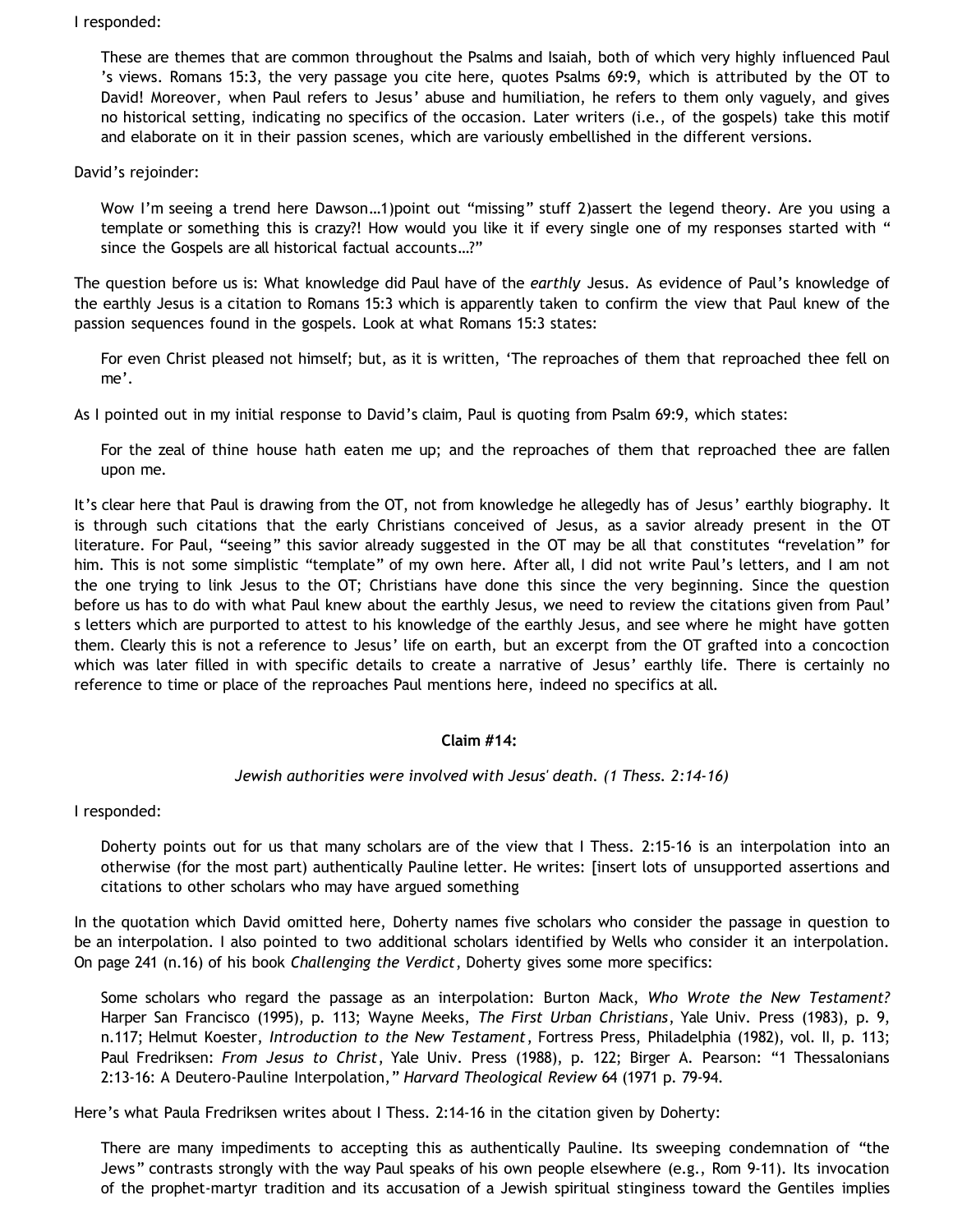an acquaintance with the later synoptic tradition. And finally the past completed action of the final phrase - " God's wrath has come upon them at last!" – most readily calls to mind the Temple's destruction in 70. But the strongest argument against Pauline authorship of this passage is Paul's undisputedly authentic statement in I Cor. 2:8: "None of the rulers (*archontes*) of this age (*aion*) understood this [secret and hidden wisdom of God]; for if they had, they would not have crucified the Lord of glory." The archons of this aeon, I have argued, are to be understood as astral, nonhuman entities. But if Paul did refer here to the human agents in Jesus' death, the "rulers of this age" could only be the Romans [i.e., *not* "the Jews"].

David's rejoinder:

You haven't demonstrated it as an interpolation so really your response shows nothing other than Doherty and others trying to make sense of their Platonic eisogesis of Paul.

Well, if David won't take it from scholars in the know, why would he accept it from lil' ol' me?

by Dawson Bethrick

Labels: [Christian Legends](http://bahnsenburner.blogspot.com/search/label/Christian%20Legends)

*posted by Bahnsen Burner at [11:00 AM](http://bahnsenburner.blogspot.com/2008/09/pauls-ignorance-of-earthly-jesus-part-3.html)*

### **15 Comments:**

[madmax](http://www.blogger.com/profile/14375140131881725965) said...

Dawson,

Because of your writing on this subject I have purchased books by Wells, Doherty and Price. I am half way through with "The Jesus Puzzle" and I must say that it is quite impressive. It really does seem that Christianity developed from a legend and not a real preacher. This would mean that Christianity was a tissue of lies from the very start. Once again, your blog has proved to be a great resource for me.

Also, I would like to show you a small online debate I had with a true believing Christian about 10 months ago. It was before I had read any of your blog posts. Since then I have read about 75% of your archives. I feel I would be able to do much better today. I will post the link to it here so you can see this Christian's responses to my arguments. I used Ayn Rand's quote from Galt's speech to show that the God concept can never be reduced to sense perception and is therefore an arbitrary and meaningless concept. He really took offense to it which makes me think he had no answer. I think for a second his faith was shaken.

Here is the link. My name is D. Sanchez and I show up on the page linked to about half way in and then the debate ensues.

<http://www.amnation.com/vfr/archives/009499.html#regress>

Thanks again for a great blog and great material.

# [September 27, 2008 2:52 PM](http://bahnsenburner.blogspot.com/2008/09/1853082408558108767)

[madmax](http://www.blogger.com/profile/14375140131881725965) said...

I should also add that in the debate I conceded that Christianity was not based on mythology (which he took offense to). I would not do that today. Also, the Christian I debated asserted the testimony of Luke as real and historical, as things Luke actually witnessed (why, well, because he said so.). Today I would dispute that as well. After reading Doherty and your posts, I would never concede the hitoricity of the Gospels.

Regards

[September 27, 2008 2:58 PM](http://bahnsenburner.blogspot.com/2008/09/8644607401542780825)

[david](http://www.blogger.com/profile/08071763988772047093) said...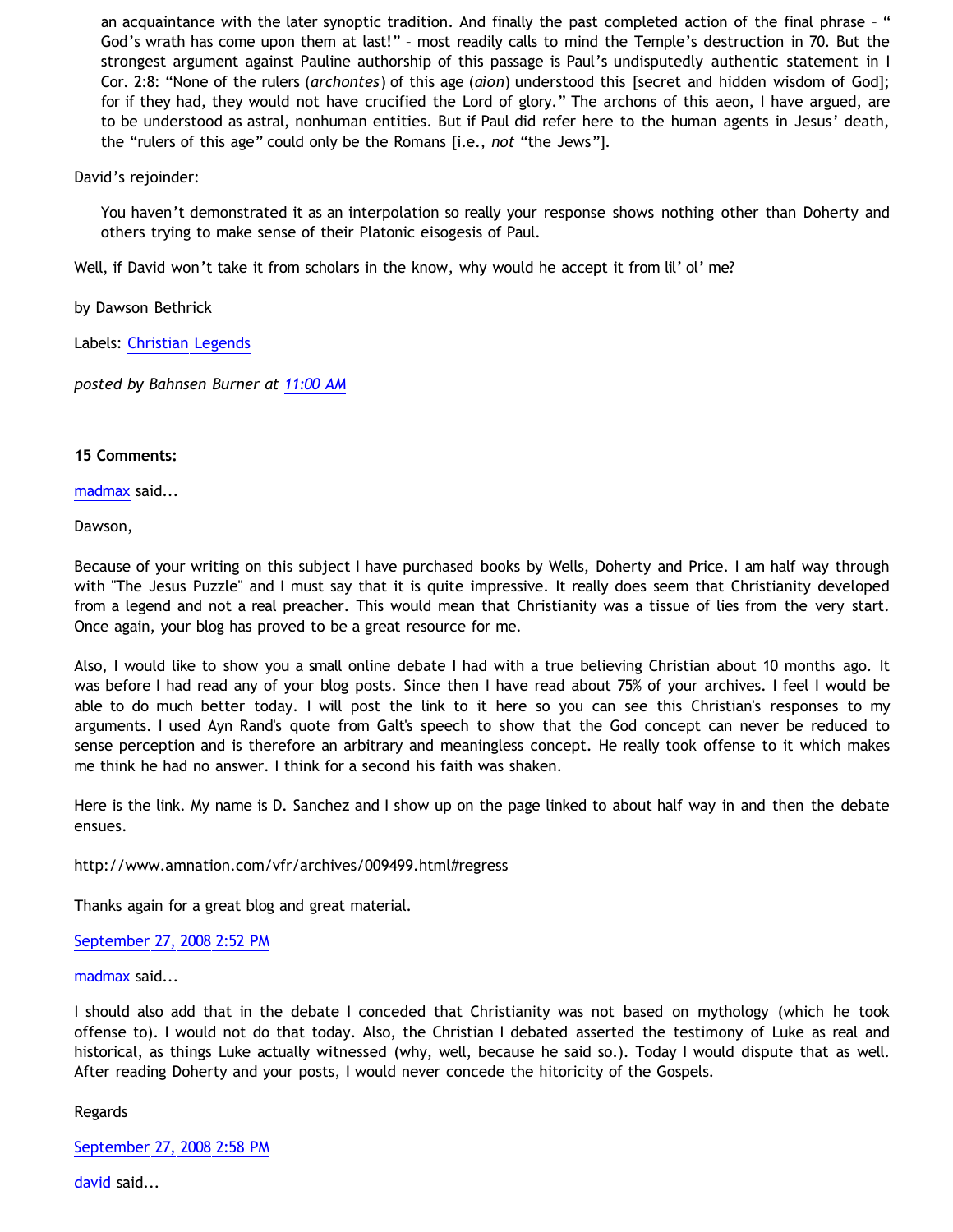Ok last post to respond to! Only a few comments.

Dawson:*. So all the factors for the interpretation I believe is most reasonable from the text are there, while all David can do is assert his view in the interest of protecting literalist Christian dogma.*

At least this is a point you disagree with Wells on :)

Dawson: *What would keep later writers from taking motifs from earlier traditions which had no ties to specific historical settings, and grafting them into constructed narratives of Jesus' earthly life?* Honesty! Seriously, I think that is the strongest feature of the legend theory. It builds itself on features of the evidence in a compelling way.

Dawson: *Or else what? As part of his meltdown, David resorts to tough talk, which is common with apologists who find themselves hanging on the ropes.*

I think you are greatly misreading the tone in those statements, but to be fair this is text so anything goes I suppose. I am certainly not upset in the least, or feeling "on the ropes." I think for my first debate I did pretty well. Didn't exactly pick on someone my own size did I? ;)

I would still like to know what separates a literalist Christian from a non-literalist?

[September 29, 2008 10:39 PM](http://bahnsenburner.blogspot.com/2008/09/590525363934975067)

[breakerslion](http://www.blogger.com/profile/14327290369084118043) said...

The denial is strong in this one.

I wonder how quickly David's mind would refuse to see [this](http://www.bibliotecapleyades.net/biblianazar/esp_biblianazar_9a.htm) and how quickly he could come up with empty rhetoric to dismiss it?

[October 17, 2008 5:14 PM](http://bahnsenburner.blogspot.com/2008/09/269700027790540348)

[david](http://www.blogger.com/profile/08071763988772047093) said...

believe it or not I had already dismissed that before you posted it ;)

[October 17, 2008 7:06 PM](http://bahnsenburner.blogspot.com/2008/09/5573846890102912396)

[breakerslion](http://www.blogger.com/profile/14327290369084118043) said...

David:

I have no trouble believing that.

You believe what you believe not because of any overwhelming proof of its veracity, but because you have either a deep emotional stake, a financial/fraternal interest, or all of the above. In other words, you not only *want* to believe it, deep down you have been programmed to believe that you *need* to believe it. That's what indoctrination is all about.

I don't expect to change your mind. Those who have given you this affliction have had centuries to perfect their brainwashing techniques. They have given you all manner of dark motives an alliances with which to endow me and my actions, and keep you safely cocooned within your delusional framework. Besides that, *you* are the conformist, allowed at all the right parties thanks to your beliefs.

I tell you this not to change your mind, but in the hope that someday, you will see that there is some validity to an alternative point of view. One that sees organized religion as a highly refined and brutally self-protective scam. One that sees church services of any creed as vehicles of mass hypnosis and control. One that sees a huge, greed-driven commercial enterprise in the constant bombardment of "advertisement" for, and reinforcement of, superstitious values such as afterlife belief, and the personification of good and evil. One that sees an unbroken continuum of scam artists, shills, and pawns from the first bone-rattling shaman right through all the major religions, and right down to whatever current New Age World of Woo holistic-magnetic-crystal-quantum abortion is the latest fad.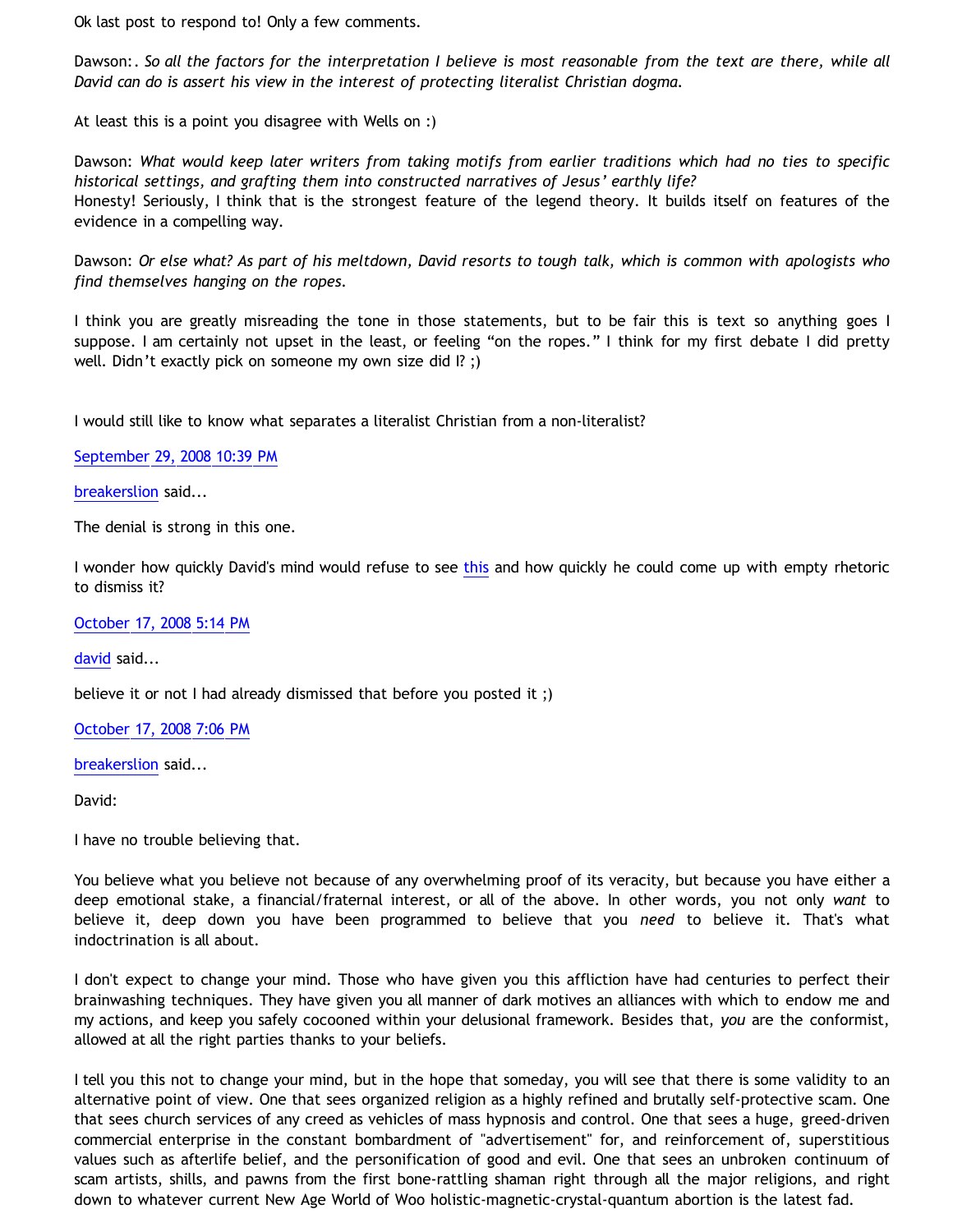Now go to Service, or wash yourself in blood, or have a nice plate of Jesus Crackers (now with 40% more Christian piety and enriched flour!) or whatever it is you do, and forget you ever met me.

[October 18, 2008 8:21 AM](http://bahnsenburner.blogspot.com/2008/09/5599935564976135764)

[Bahnsen Burner](http://www.blogger.com/profile/11030029491768748360) said...

Hi Breakerslion. Thanks for the link. I'll try to get a chance to read it hopefully later this weekend.

I was recently summoned to jury duty, and although I've been summoned numerous times in the past (my number seems to come up every year!), this is the first time I've actually been picked to serve on a jury. So I've been pretty much occupied with that and trying to get some work done at the same time (some very late nights!). The trial ended yesterday so hopefully I'll be able to get back on track with things. It was a very fascinating experience, and although it's made things quite difficult in the meantime, there were a lot of valuable lessons to be learned.

Anyway, upwards and onwards as my composition professor used to say... I will resume work on my response to Bnonn's blog hopefully later this weekend, and maybe take some time to review the article you linked to.

Regards, Dawson

[October 18, 2008 9:09 AM](http://bahnsenburner.blogspot.com/2008/09/3013759573027332721)

[david](http://www.blogger.com/profile/08071763988772047093) said...

An article with similar arguments to mine just popped up over at [Christian Think Tank.](http://www.christian-thinktank.com/muddleplatonismx1.html)

[November 11, 2008 11:33 AM](http://bahnsenburner.blogspot.com/2008/09/924046826068426282)

[Bahnsen Burner](http://www.blogger.com/profile/11030029491768748360) said...

Well, surprise surprise, a committed Christian apologist finds ways of balking at the proposal that Paul's references to "brothers of the Lord" are to an inner circle at the upper levels of early Christian hierarchy. In fact, I saw this article by Miller this morning (Triablogue gave a link to it), and at first I almost thought Miller's correspondent might have been you, David Parker. I tend to think it wasn't, given some of the statements Miller quotes from his correspondent, but I could be wrong...

Before I proceed, I wanted to ask if it's your birthday tomorrow? If so, happy birthday!

Now let's dig into Miller a bit... One does not need to read very far to see what kind of quality apologetics we're in for in Miller's new piece. For instance, he expediently interprets the disputed theory as advancing the equation " brother(s) of the Lord" = "Christian(s)" and then tries to "test" it on the two Pauline passages which make the reference as follows:

• "I saw none of the other apostles—only James, a Christian" (Gal 1.19)

• "Don't we have the right to take a believing wife along with us, as do the other apostles and the Christians and Cephas(Peter)?" (1 Cor 9.5)

This ignores the part about "the brother of the Lord" being a \*title\*, not simply another designation for Christians as such. I don't know of any source which makes the equation that Miller tries to pry from the proposal in question. Miller says that, if there were a group so designated, "they have left no evidence behind." It would not be difficult to come up with a list of things we don't have evidence for. But we do have Paul's references, and they had to mean something. I find no compelling evidence that Paul had a biological relationship to Jesus in mind with this reference, nor do I find attempts to balk at the proposal that it referred to an inner core of early Christian leadership at all persuasive, Miller's subsequent points included.

Noteworthy for its register on the disappointment scale is Miller's appeal to Josephus. He says of the shorter passage (which mentions James as a "brother of Jesus") that it is not disputed. This is not true. As I have pointed out already in my blog entry, it is very much disputed. Perhaps it's not disputed in Miller's sources, but that would tell us about Miller's reading list, not about those not appearing on it.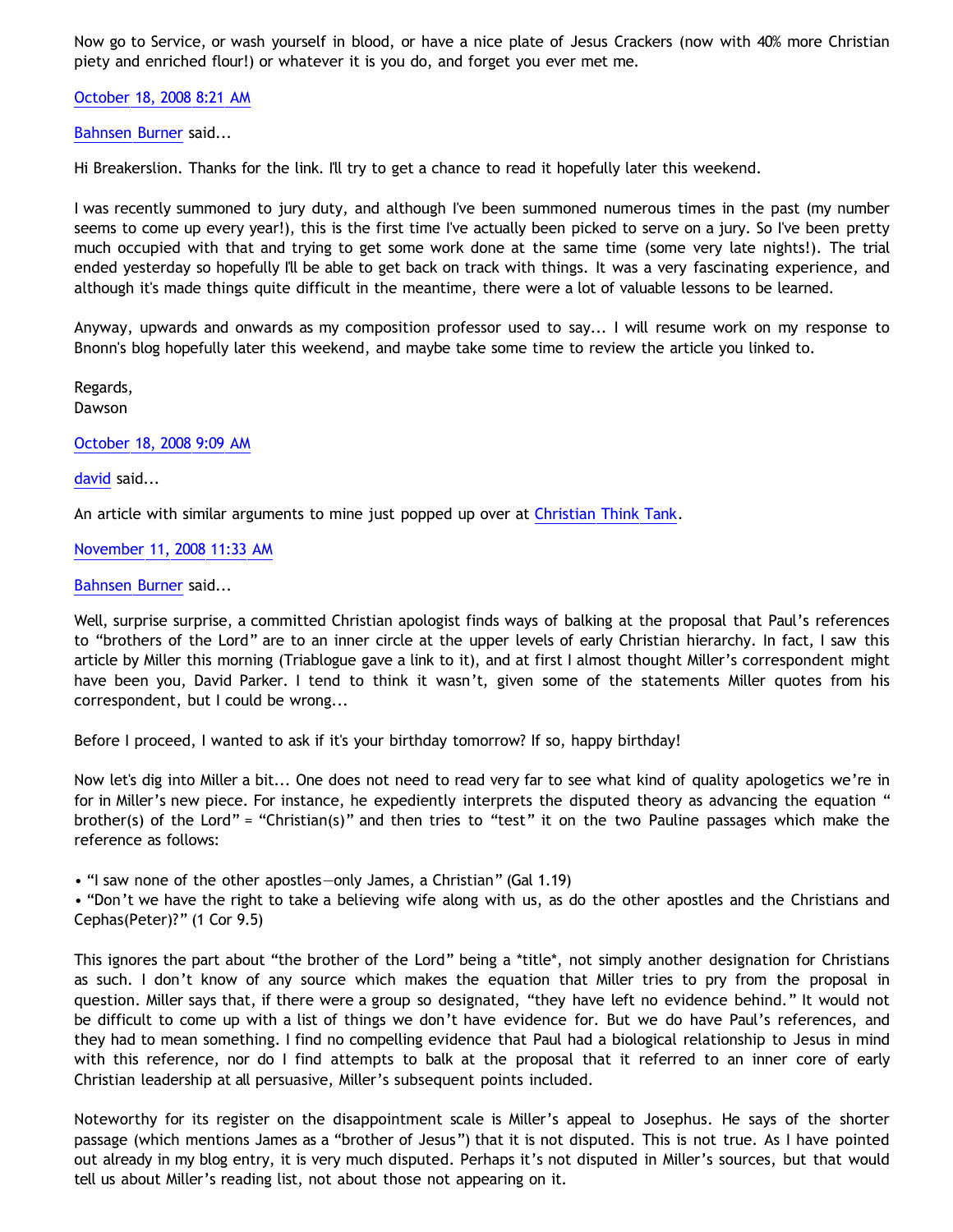Regarding Paul's knowledge of the earthly Jesus, Miller says "Paul gives plenty of details about the historical [Jesus]." He quotes O'Connor, who states "Paul certainly learnt much about the historical Jesus." That's exactly what's in question. Much of what Miller quotes here simply begs the question, for it assumes the gospel portrait of Jesus (and thereby of Peter), which – as I have demonstrated over and over in my blogs devoted to this issue – is profoundly questionable at best. For instance, O'Connor holds that "[t]he centrality of Christ in Paul's conversion experience and his theology, and the natural curiosity engendered by the hints he picked up during his three years in the Christian community at Damascus, make it extremely improbable that he did not avail himself to the utmost of Peter's knowledge of the historical Jesus." Well, for that matter, what did Peter know of earthly Jesus? If we go by the gospel portraits, we would think that Peter knew all kinds of things about the earthly Jesus, for instance a ministry in and around Judea and Galilee, miracle working, healings, exorcisms, disputes with Jewish leaders, the teachings found in the Sermon on the Mount, the raising of Lazarus, etc. Curiously, we learn nothing about any of these things from Peter himself. See for instance [his first letter.](http://bahnsenburner.blogspot.com/2006/05/did-author-of-i-peter-see-risen-jesus.html)

O'Connor writes: "The implication that Paul preached the historical Jesus is formally confirmed by his condemnation of anyone 'who preaches a Jesus other than the one we preached' (2 Cor. 11: 4)." But what indicates that Paul preached the historical Jesus (particularly, the Jesus we read about in the gospels)? Blank out. If we go by Paul's letters as an indication of what Paul preached, he was clearly focused on the heavenly Jesus. There is no virgin birth, Bethlehem, Nazareth, baptism by John, miracle workings, healings, exorcisms, verbal debates with Sadducees and Pharisees, raising of Lazarus, etc., etc., etc., to be found in Paul's several letters.

Miller also quotes Eddy and Boyd, but if you read through their list of references to "the historical Jesus," you'll see that I have already answered all of these (plus numerous others).

Things are just as dim when we get to Miller's treatment of G.A. Wells. He quotes several sources who comment on Wells, but curiously there are no quotations from Wells' own writings to buttress their criticisms of his work. Some quotes would do well to give Miller's sources some credibility. For instance, he quotes Stanton, who writes: "Wells claims that the four gospels were written c. AD 100 and that the evangelists largely invented their traditions about the life of Jesus." Completely untrue. Wells puts the composition of Mark "after 70, probably as late as 90" (*The Jesus Myth*, xvi), i.e., not ca. 100. He puts the other three canonical gospels between 90 and 100 AD (ibid.). Nowhere does Wells argue that the evangelists "invented" the traditions they give in their narratives, but rather that they enlarged on traditions which had already been developing. (I quoted Wells at length on the gospel of Mark in my blog-responses to you.)

I could go on, but it's just more tiresome numbskullery devoted to protecting belief in invisible magic beings. As I have mentioned before, you're free to indulge your imagination in these things all you want, but there will always be a distinction between the imaginary and the real.

Oh, by the way, David, did you get a chance to read my [reply to Dominic Tennant](http://bahnsenburner.blogspot.com/2008/10/reply-to-tennant-on-theistic.html) on the Objectivist axioms vs. " theistic foundationalism"?

Regards, Dawson

[November 11, 2008 8:12 PM](http://bahnsenburner.blogspot.com/2008/09/478335772949931547)

[david](http://www.blogger.com/profile/08071763988772047093) said...

Thanks, today is my 25th birthday! Did you guess from my email address?

I did read your response to Dominic, but with my philosophy background I didn't have enough knowledge of axioms and foundations to comprehend it all. It sounds like your criteria for what can be a foundation is different than his, but I'm not sure I understand how two people can even argue about the criteria. Seems like they would need some common ground to argue from.

Also thought you might want to be aware that your name popped up [here](http://triablogue.blogspot.com/2008/11/in-news.html)

[November 12, 2008 3:42 PM](http://bahnsenburner.blogspot.com/2008/09/65170777945203217)

[Bahnsen Burner](http://www.blogger.com/profile/11030029491768748360) said...

David: "Thanks, today is my 25th birthday! Did you guess from my email address?"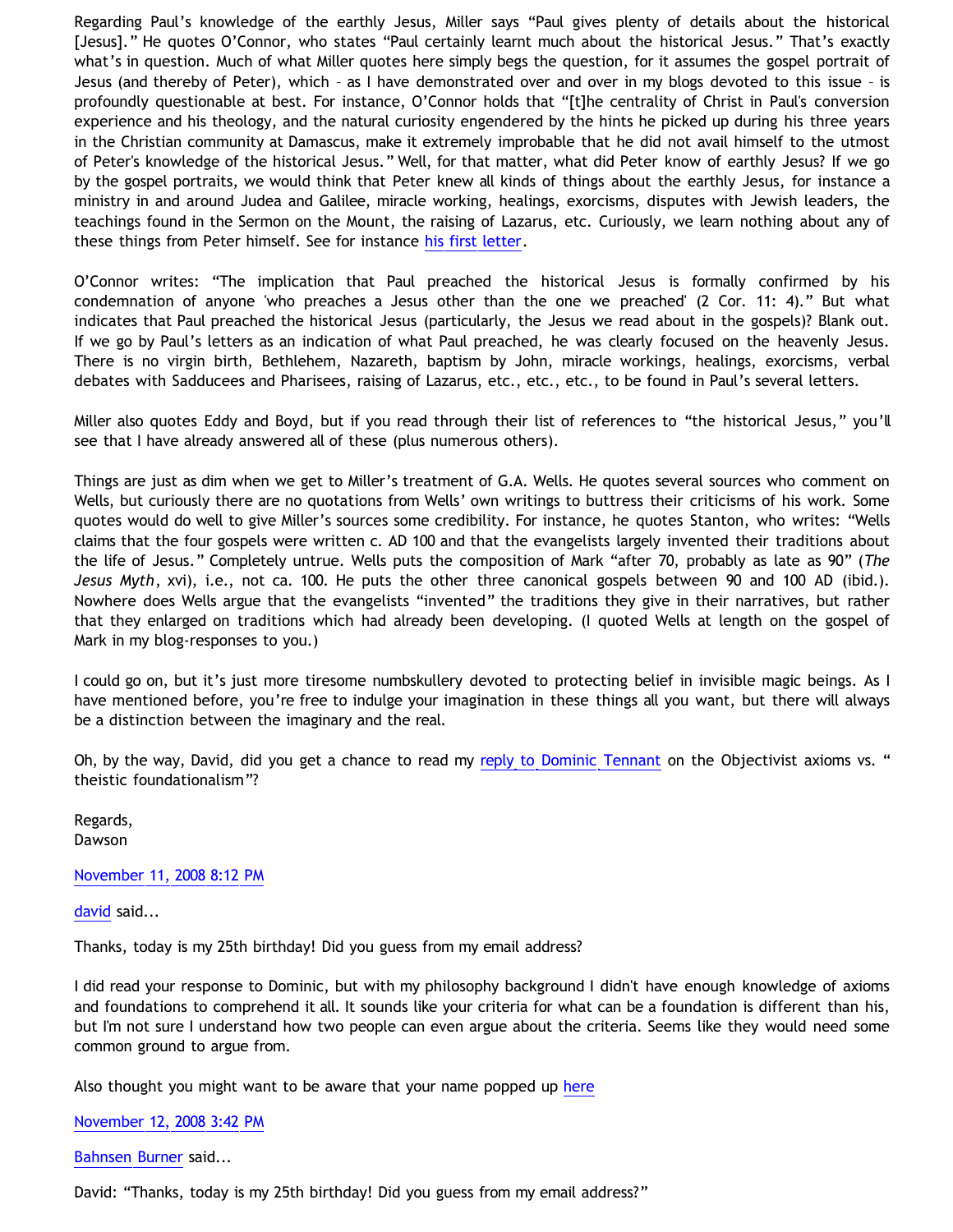I'm pretty good, aren't I? Happy 25!

David: "I did read your response to Dominic, but with my philosophy background I didn't have enough knowledge of axioms and foundations to comprehend it all."

Really? I tried my best to make it easy to understand. What part(s) threw you?

David: "It sounds like your criteria for what can be a foundation is different than his, but I'm not sure I understand how two people can even argue about the criteria."

It's not fully clear what Dominic's criteria for what should be one's proper foundation are. At one point in his piece he says that there is a good reason why one's first principles should not be self-evidently true, but it's not clear what he thinks is a good reason for this. Overall, I'd say he doesn't have a good grasp of the knowledge hierarchy. That's why I thought it was important to include some discussion of the principle of reduction in my response to him.

Dominic proposes the statement "the Bible is the Word of God" as the proper foundation. But as I ask in my blog, " why this statement, and not 'The Wizard of Oz is the Blurb of Klaigh' or 'Prahpubenjao is the Kwamlao of Geusha'?" With choices as arbitrary as all these, why choose one over the other?

David: "Seems like they would need some common ground to argue from."

Dominic himself wrote: "Of course, a Christian certainly *believes* that existence exists." And though I've encountered a number of Christians who have denied this truth (yes, it's true, I have), Dominic affirms it (perhaps because he feels forced to, now that it's in the open), but for some reason he just doesn't seem to think it's fundamental. Apparently something else is more fundamental than the fact of existence. I don't know how that could be though, and he doesn't explain. As for common ground, I've discussed this issue at length on my blog. See the following entries:

[Common Ground Part 1: What Do Believers and Non-Believers Have in Common?](http://bahnsenburner.blogspot.com/2007/01/common-ground.html)

[Common Ground Part 2: The Standard of Evaluation](http://bahnsenburner.blogspot.com/2007/03/common-ground-part-2-standard-of.html)

[Common Ground Part 3: Metaphysics](http://bahnsenburner.blogspot.com/2007/03/common-ground-part-3-metaphysics.html)

[Common Ground Part 4: Epistemology](http://bahnsenburner.blogspot.com/2007/03/common-ground-part-4-epistemology.html)

[Common Ground Part 5: Ethics](http://bahnsenburner.blogspot.com/2007/03/common-ground-part-5-ethics.html)

[Common Ground Part 6: Cooperation](http://bahnsenburner.blogspot.com/2007/03/common-ground-part-6-cooperation.html)

[Common Ground Part 7: Consequences of Division](http://bahnsenburner.blogspot.com/2007/03/common-ground-part-7-consequences-of.html)

David: "Also thought you might want to be aware that your name popped up here"

Ah, yes, Paul Manata. I see he's still trying to win his first argument. Sometimes I almost feel sorry for the chap.

Regards, Dawson

[November 12, 2008 4:38 PM](http://bahnsenburner.blogspot.com/2008/09/3217099636141264872)

[david](http://www.blogger.com/profile/08071763988772047093) said...

I'll check out those links.

I guess my main confusion is that whenever one argues, they at least have to assume enough to do basic logic such as modus ponens:

P1 If a foundational proposition (fp) meets criteria x, it is valid.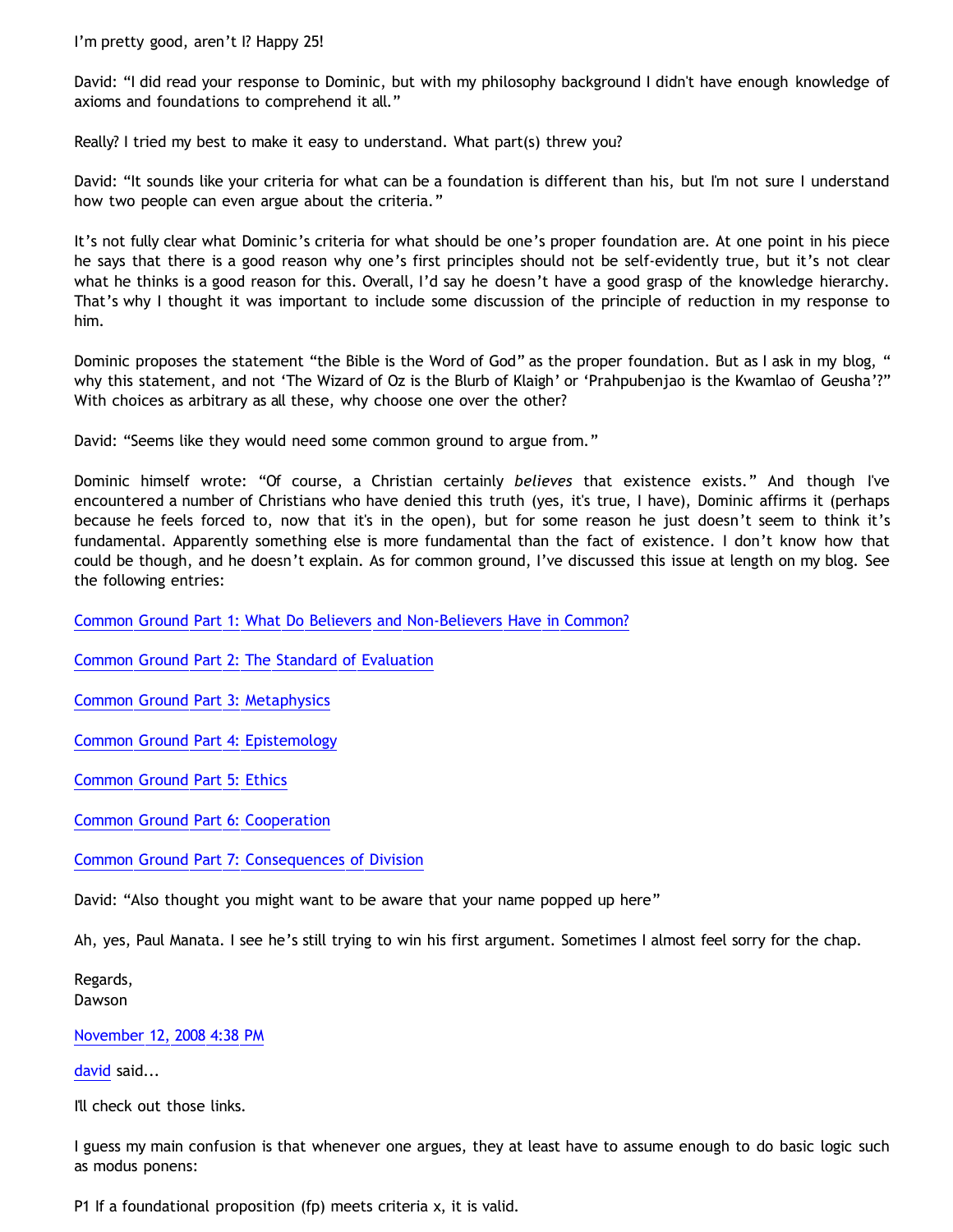P2 fp meets criteria x C Therefore, fp is valid

But both parties must at least agree that modus ponens is a valid way to determine truth. Otherwise they couldn't deduce anything from their respective fp's.

And thats my other concern. How do you deduce things from "existence exists" to form the worldview? Are there other axioms that come into play?

Starting with "The Bible is the Word of God", you can deduce the entire Christian worldview, including "existence exists" etc...

[November 13, 2008 3:04 PM](http://bahnsenburner.blogspot.com/2008/09/8133769076280778914)

[Bahnsen Burner](http://www.blogger.com/profile/11030029491768748360) said...

David: "And thats my other concern. How do you deduce things from 'existence exists' to form the worldview?"

I specifically addressed this matter already in [my blog.](http://bahnsenburner.blogspot.com/2008/10/reply-to-tennant-on-theistic.html) I thought you said you had read it. I don't think I need to repeat myself.

David: "Are there other axioms that come into play?"

I address this question in my blog [The Axioms and the Primacy of Existence.](http://bahnsenburner.blogspot.com/2006/12/axioms-and-primacy-of-existence.html)

David: "Starting with 'The Bible is the Word of God', you can deduce the entire Christian worldview, including ' existence exists' etc..."

But as I explained, such a statement is **not fundamental**. Not even close. Besides, one would not only need to be aware of the fact that existence exists in order even to distinguish the bible from any other source, he would need to be aware of a whole host of other facts as well, even if only implicitly. The fact of existence is not something we "deduce" from prior facts; there are no prior facts. What "fact" could be prior to the fact of existence? To what would one point as such a fact, if not to something that exists? And if it doesn't exist, why (pretend to) consider it? We do not need to deduce a truth which we perceived directly. And not only is the statement "the Bible is the Word of God" not a truth which we directly perceive, it's not even a truth to begin with. So not only would you be borrowing from my worldview, you'd also be committing the fallacy of the stolen concept. In the final analysis, the statement "the Bible is the Word of God" is on the same par as "Prahpubenjao is the Kwamlao of Geusha." There are people in the world who essentially affirm such a "truth" as their all-encompassing fundamental. (I know, I've visited them personally.) Both are equally arbitrary. Both are equally baseless. Both equally rely on blurring the distinction between the real and the imaginary.

Regardless, your response does not address my question.

Regards, Dawson

[November 13, 2008 8:14 PM](http://bahnsenburner.blogspot.com/2008/09/7069785190396086674)

[david](http://www.blogger.com/profile/08071763988772047093) said...

*Besides, one would not only need to be aware of the fact that existence exists in order even to distinguish the bible from any other source*

The chronological priority objection is precisely this. Just because existence exists comes first, then it must be the founding proposition. I think that was Bnonn's point of disagreement with you.

Dawson said: *Really? I tried my best to make it easy to understand. What part(s) threw you?*

then...

*Regardless, your response does not address my question.*